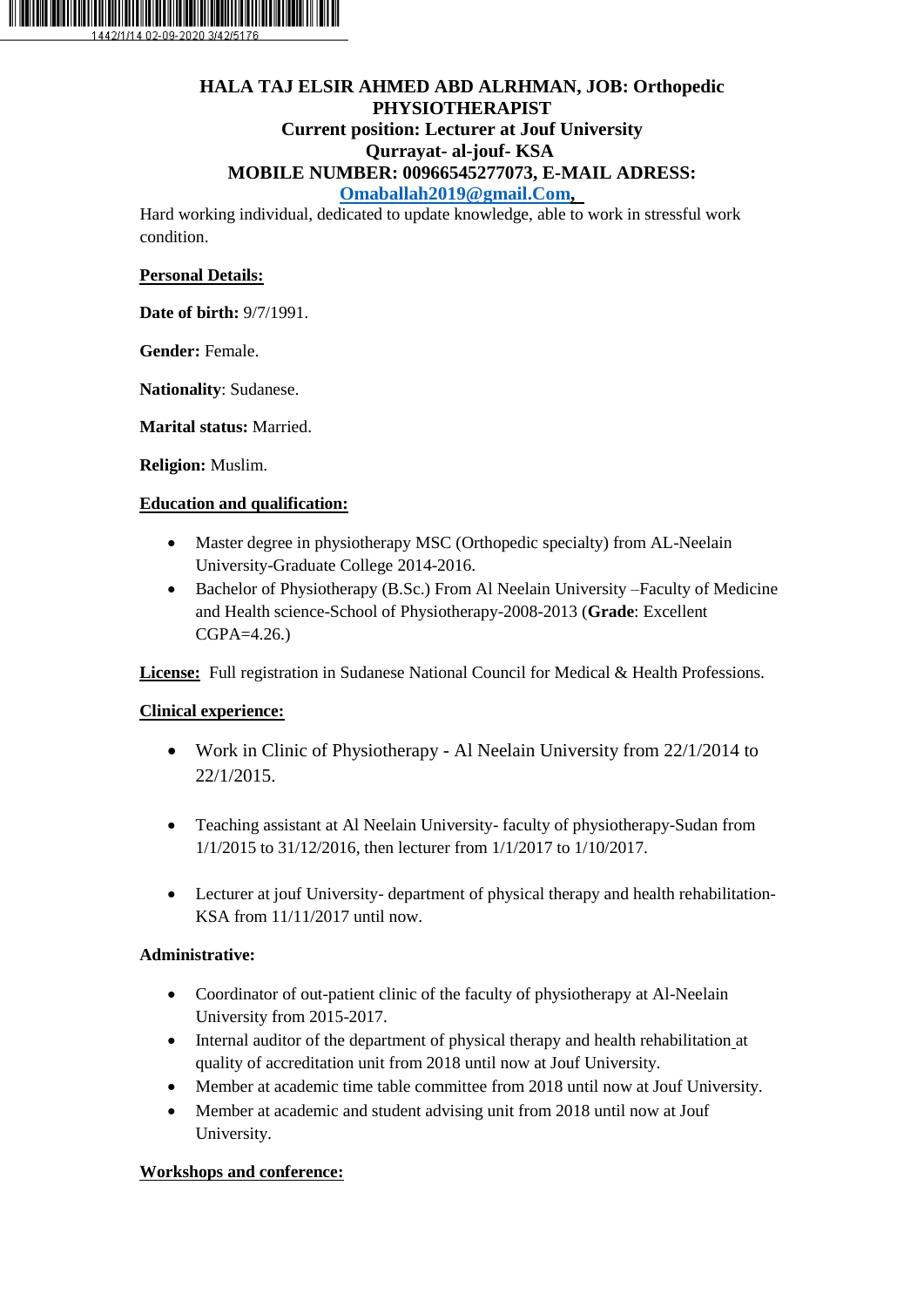

## **HALA TAJ ELSIR AHMED ABD ALRHMAN, JOB: Orthopedic PHYSIOTHERAPIST Current position: Lecturer at Jouf University Qurrayat- al-jouf- KSA MOBILE NUMBER: 00966545277073, E-MAIL ADRESS: [Omaballah2019@gmail.Com,](mailto:Omaballah2019@gmail.Com)**

**- June 2020:** attend OMTA 3rd international orthopedic manual therapy congress.

**- February 2020:** attend the Mobilization of upper and lower extremities workshop at general Qurryyat hospital.

**- April 2018**: attend the pediatric physical therapy 101 workshop at general Qurryyat hospital (CME 16 hrs.

**-April 2017:** Sacroiliac and iliosacral workshop.

**- December 2016:** functional hand reconstruction workshop.

**- November 2016:** Upper quadrant course for spinal and peripheral manual therapy

techniques **(MULLIGAN CONCEPT).** 

**- November 2016:** Lower quadrant course for spinal and peripheral manual therapy

techniques **(MULLIGAN CONCEPT).** 

**-November 2016:** Follow up course for spinal and peripheral manual therapy techniques **(MULLIGAN CONCEPT).**

- **February 2016**: Strategy planning workshop from academic and professional development center.

- **January 2016**: University leadership skills development workshop.

- **December 2015**: Attending the 6<sup>th</sup> international orthopedic conference.

**-November 2015:** curriculum reappraisal workshop in AL-Neelain university- faculty of physiotherapy.

-**August 2015:** pre-prosthetic rehabilitation for patients with lower limb amputation workshop.

-**March 2015**: MRI in musculoskeletal pathology course.

- **March 2015**: Assessment and treatment for lumbar Spine Evidence Based Manual Therapy workshop.

-**February 2015**: Training Course in the Ethics of the Medical Profession and Health.

- **December 2014**:  $5<sup>th</sup>$  International Sudanese Orthopedic Surgeons Association Conference.

-**October 2014**: Lumbar spine (evidence based orthopedic manual therapy continuous education course).

- **October 2014**: Sport injury physical therapy prospective continuous education course.

-**December 2013**: Knee Arthroscopy Work shop.